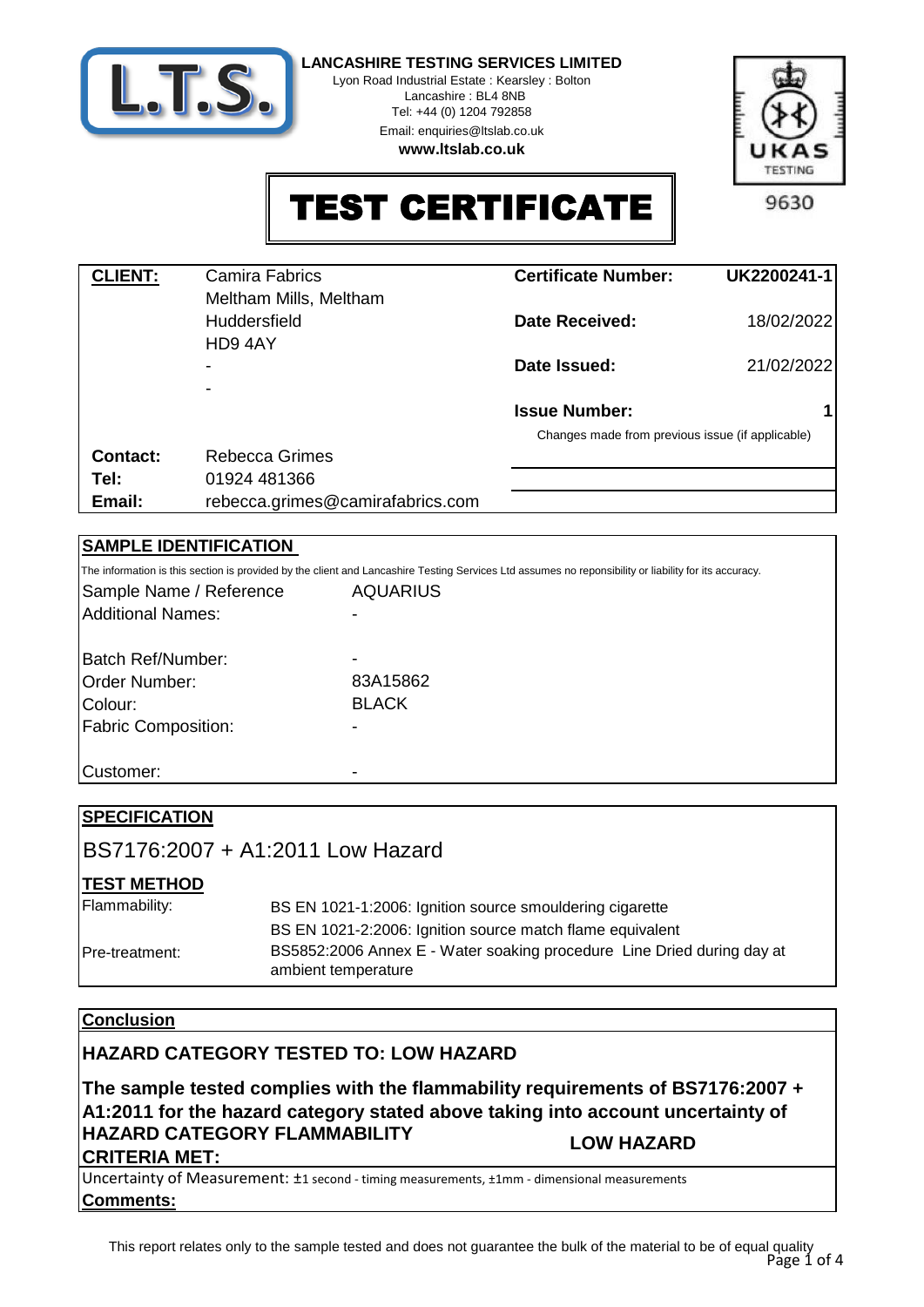

Lyon Road Industrial Estate : Kearsley : Bolton Lancashire : BL4 8NB Tel: +44 (0) 1204 792858 Email: enquiries@ltslab.co.uk

**www.ltslab.co.uk**



9630

# TEST CERTIFICATE

### **Test Results:-**

### **BS EN 1021-1:2006: Smouldering Cigarette Source**

#### **Assessment of the ignitability of upholstered furniture**

*"The following test results relate only to the ignitability of the combination of materials under the particular conditions of test; they are not intended as a means of assessing the full potential fire hazard of the materials in use."*

| Sample Code                                                                                                                                              | UK2200241<br>$-1$ |                                                                                     |                     |                   |                       |  |  |
|----------------------------------------------------------------------------------------------------------------------------------------------------------|-------------------|-------------------------------------------------------------------------------------|---------------------|-------------------|-----------------------|--|--|
| Sample Name / Reference                                                                                                                                  | <b>AQUARIUS</b>   |                                                                                     |                     |                   |                       |  |  |
| Client                                                                                                                                                   | Camira Fabrics    |                                                                                     |                     |                   |                       |  |  |
| Date of test                                                                                                                                             | 21/02/2022        |                                                                                     |                     |                   |                       |  |  |
| Pre-Treatment                                                                                                                                            |                   | BS5852:2006 Annex E - Water soaking procedure                                       |                     |                   |                       |  |  |
|                                                                                                                                                          |                   | Line Dried during day at ambient temperature                                        |                     |                   |                       |  |  |
| <b>Filling Type</b>                                                                                                                                      |                   | Carpenter/RX36110 Combustion Modified Foam Density 34-36kg/m <sup>3</sup> /105-115N |                     |                   |                       |  |  |
| Size of test rig                                                                                                                                         |                   | Small: Back - 450 x 300 ± 2mm + Seat - 450 x 150 ± 2mm                              |                     |                   |                       |  |  |
| <b>Test Conditions</b>                                                                                                                                   | Period h          | Temperature °C                                                                      | Relative humidity % | Air Flow m/s      | Volume m <sup>3</sup> |  |  |
| Conditioning of test specimens                                                                                                                           | $\geq$ 24         | $23+2$                                                                              | $50 + 5$            | $≤0.2$            |                       |  |  |
| Testing conditions                                                                                                                                       |                   | 10-30                                                                               | 15-80               | 0.03              | $\geq 6$              |  |  |
| <b>Testing Source</b>                                                                                                                                    |                   | Smouldering Cigarette Source                                                        |                     |                   |                       |  |  |
| Testing time limit                                                                                                                                       |                   | 60 minutes after placement of smouldering cigarette.                                |                     |                   |                       |  |  |
|                                                                                                                                                          |                   | Test 1                                                                              | Test 2              |                   | Test 3                |  |  |
| Time for cigarette to smoulder to completion<br>(min:sec)                                                                                                |                   | 24.23                                                                               | 24.51               | N/A               |                       |  |  |
| 3.1a Escalating combustion behaviour<br>observed so that it was unsafe to continue the<br>test and active extinction was necessary                       |                   | <b>NO</b>                                                                           | <b>NO</b>           | N/A               |                       |  |  |
| 3.1b Smouldering which largely consumed the<br>test assembly within the test period                                                                      |                   | <b>NO</b>                                                                           | <b>NO</b>           | N/A               |                       |  |  |
| 3.1c Smouldering to the extremities of the<br>specimen, upper or lower margins, either side or to<br>its full thickness, within the duration of the test |                   | <b>NO</b>                                                                           | <b>NO</b>           | N/A               |                       |  |  |
| 3.1d Smouldering after one hour from the beginning<br>of the test                                                                                        |                   | <b>NO</b>                                                                           | <b>NO</b>           | N/A               |                       |  |  |
| 3.1e On final examination, evidence of active<br>smouldering                                                                                             |                   | <b>NO</b>                                                                           | <b>NO</b>           | N/A               |                       |  |  |
| 3.2 Occurrence of flames initiated by a smouldering<br>source                                                                                            |                   | <b>NO</b>                                                                           | <b>NO</b>           | N/A               |                       |  |  |
| <b>Test Result:</b>                                                                                                                                      |                   | <b>PASS</b>                                                                         | <b>PASS</b>         | <b>NOT TESTED</b> |                       |  |  |
|                                                                                                                                                          |                   |                                                                                     |                     |                   |                       |  |  |

| <b>RESULT:</b>                                                     | <b>SMOULDERING CIGARETTE SOURCE</b> |  |  | <b>PASS</b> |  |  |  |
|--------------------------------------------------------------------|-------------------------------------|--|--|-------------|--|--|--|
| Please note that copies of this original certificate are not valid |                                     |  |  |             |  |  |  |
|                                                                    |                                     |  |  |             |  |  |  |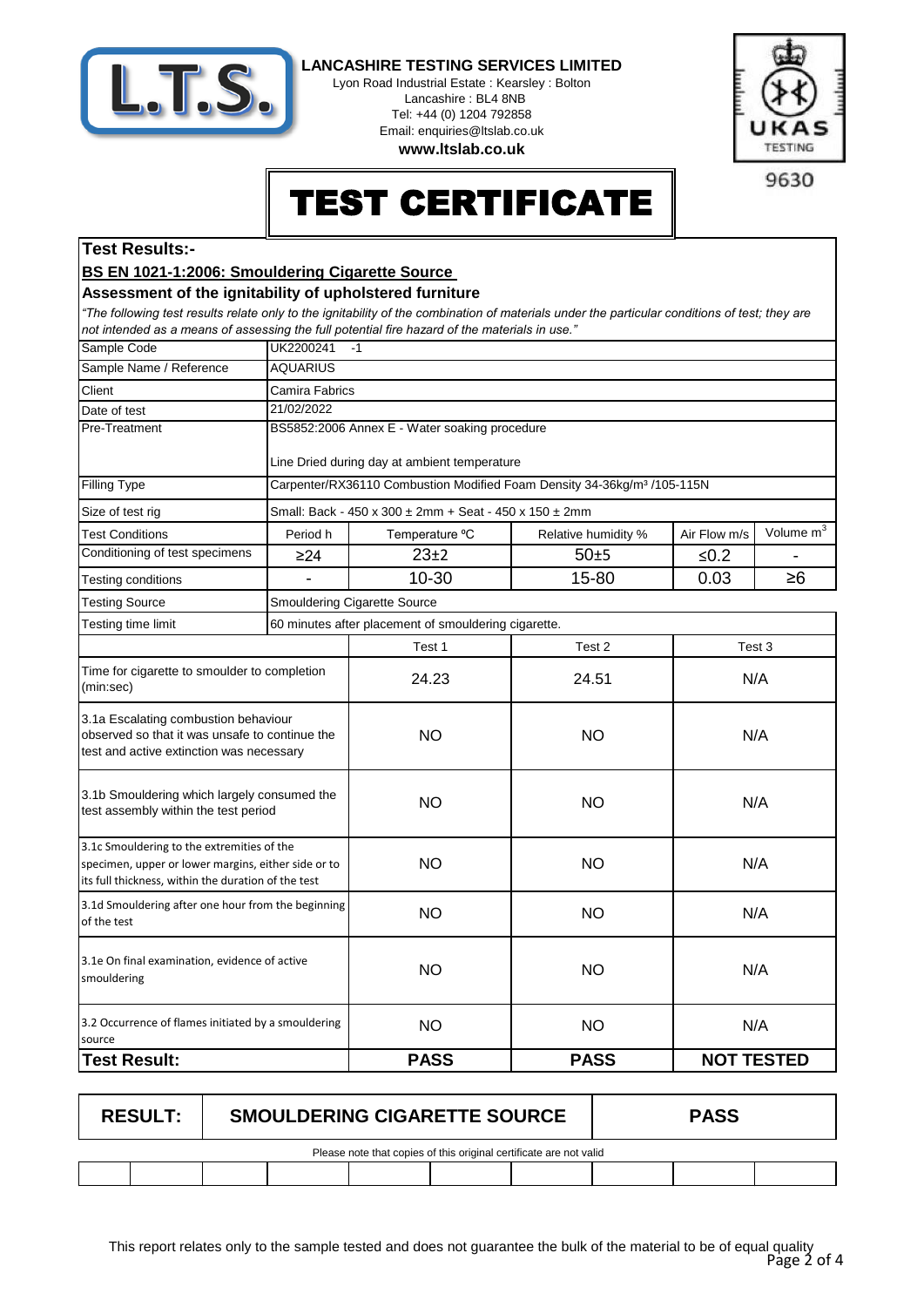

Lyon Road Industrial Estate : Kearsley : Bolton Lancashire : BL4 8NB Tel: +44 (0) 1204 792858 Email: enquiries@ltslab.co.uk

**www.ltslab.co.uk**



# TEST CERTIFICATE

## **Test Results:-**

#### **BS EN 1021-2:2006: Butane Source 1**

#### **Assessment of the ignitability of upholstered furniture**

*"The following test results relate only to the ignitability of the combination of materials under the particular conditions of test; they are not intended as a means of assessing the full potential fire hazard of the materials in use."*

| Sample Code                                                                                                                                              | UK2200241<br>$-1$ |                                                                                     |                     |  |              |                       |
|----------------------------------------------------------------------------------------------------------------------------------------------------------|-------------------|-------------------------------------------------------------------------------------|---------------------|--|--------------|-----------------------|
| Sample Name / Reference                                                                                                                                  | <b>AQUARIUS</b>   |                                                                                     |                     |  |              |                       |
| Client                                                                                                                                                   | Camira Fabrics    |                                                                                     |                     |  |              |                       |
| Date of test                                                                                                                                             | 21/02/2022        |                                                                                     |                     |  |              |                       |
| Pre-Treatment                                                                                                                                            |                   | BS5852:2006 Annex E - Water soaking procedure                                       |                     |  |              |                       |
|                                                                                                                                                          |                   | Line Dried during day at ambient temperature                                        |                     |  |              |                       |
| <b>Filling Type</b>                                                                                                                                      |                   | Carpenter/RX36110 Combustion Modified Foam Density 34-36kg/m <sup>3</sup> /105-115N |                     |  |              |                       |
| Size of test rig                                                                                                                                         |                   | Small: Back - 450 x 300 ± 2mm + Seat - 450 x 150 ± 2mm                              |                     |  |              |                       |
| <b>Test Conditions</b>                                                                                                                                   | $\sim$            | Temperature °C                                                                      | Relative humidity % |  | Air Flow m/s | Volume m <sup>3</sup> |
| Conditioning of test specimens                                                                                                                           | $\geq$ 24         | $23\pm2$                                                                            | $50 + 20$           |  | ≤ $0.2$      |                       |
| Testing conditions                                                                                                                                       |                   | 10-30                                                                               | 15-80               |  | 0.03         | $\geq 6$              |
| <b>Testing Source</b>                                                                                                                                    |                   | <b>Butane Flame Ignition Source 1</b>                                               |                     |  |              |                       |
| Testing time limit                                                                                                                                       |                   | 2 minutes after removal of burner tube (120 seconds)                                |                     |  |              |                       |
|                                                                                                                                                          |                   | Test 1                                                                              | Test 2              |  | Test 3       |                       |
| Time for flames out (sec)                                                                                                                                |                   | 0                                                                                   | 1                   |  | 0            |                       |
| 3.1a/3.2a Escalating combustion behaviour<br>observed so that it was unsafe to continue the<br>test and active extinction was necessary                  |                   | <b>NO</b>                                                                           | <b>NO</b>           |  | <b>NO</b>    |                       |
| 3.1b Smouldering which largely consumed the<br>test assembly within the test period                                                                      |                   | <b>NO</b>                                                                           | <b>NO</b>           |  | <b>NO</b>    |                       |
| 3.1c Smouldering to the extremities of the<br>specimen, upper or lower margins, either side or to<br>its full thickness, within the duration of the test |                   | <b>NO</b>                                                                           | <b>NO</b>           |  | <b>NO</b>    |                       |
| 3.1d Smouldering after one hour from the beginning<br>of the test                                                                                        |                   | <b>NO</b>                                                                           | <b>NO</b>           |  | <b>NO</b>    |                       |
| 3.1e On final examination, evidence of active<br>smouldering                                                                                             |                   | <b>NO</b>                                                                           | <b>NO</b>           |  | <b>NO</b>    |                       |
| 3.2b Burning which larely consumed the test<br>assembly within the test period                                                                           |                   | <b>NO</b>                                                                           | <b>NO</b>           |  | <b>NO</b>    |                       |
| 3.2c Flame Front reached the lower margins, either<br>side or to its full thickness, within the duration of<br>the test                                  |                   | <b>NO</b>                                                                           | <b>NO</b>           |  | <b>NO</b>    |                       |
| 3.2d flaming continued for more than 120 seconds<br>after removal of the burner tube                                                                     |                   | <b>NO</b>                                                                           | <b>NO</b>           |  | <b>NO</b>    |                       |
| <b>Test Result:</b>                                                                                                                                      |                   | <b>PASS</b>                                                                         | <b>PASS</b>         |  | <b>PASS</b>  |                       |
| <b>RESULT:</b>                                                                                                                                           |                   | <b>BUTANE IGNITION SOURCE 1</b>                                                     |                     |  | <b>PASS</b>  |                       |

**1 Issue Number:**